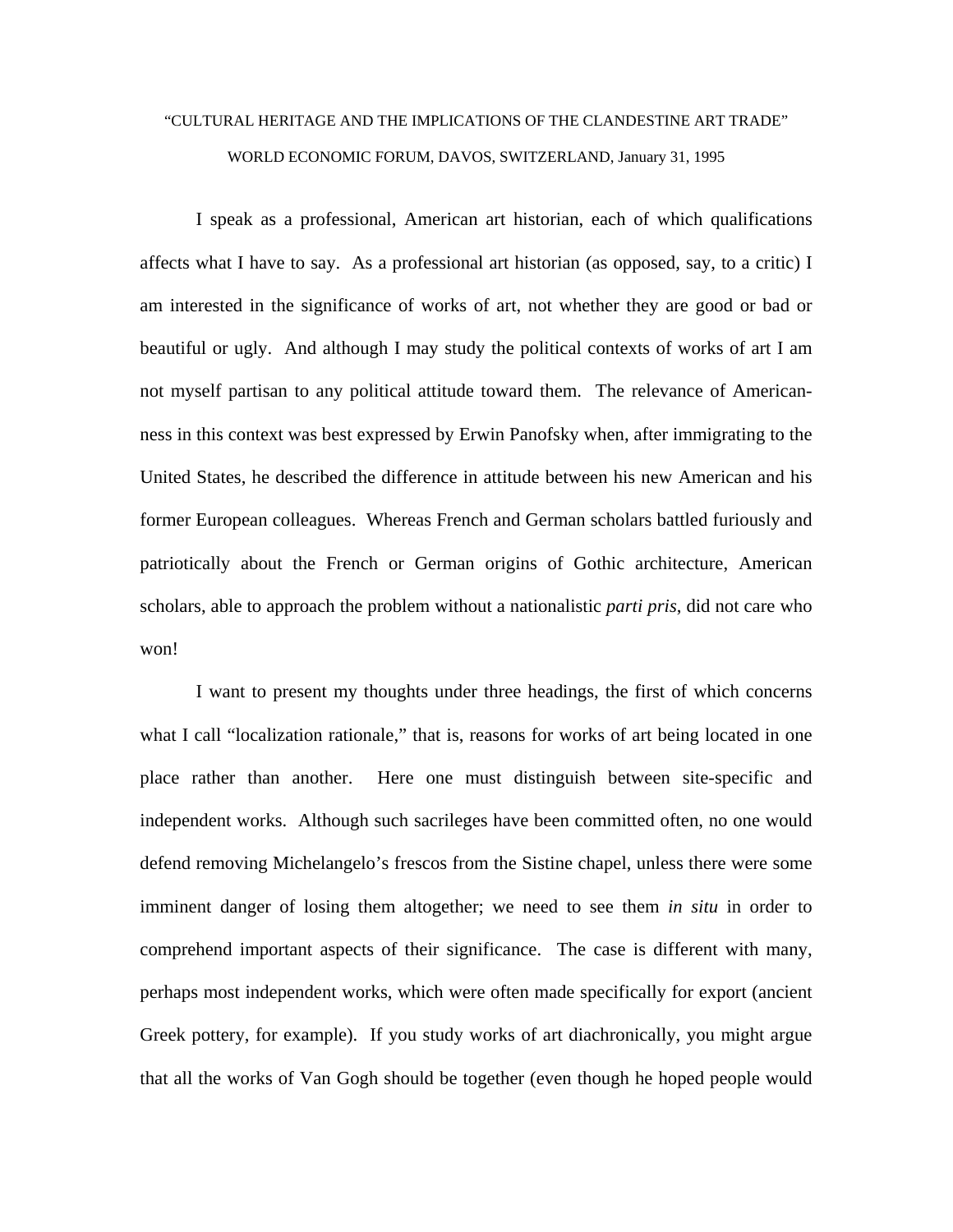buy them and take them home), but if you want to study them contextually, it might be best to have them in Paris, near the works of artists who deeply influenced him, or in the south of France, where he painted many of them, and where you might compare them with the landscapes they represent. Or your interest may be synchronic, as with the cross-cultural studies that have become so important in modern times. If you want to compare the classical period of the Mayas with the classical period of Greece, the best place to do it would be London or New York. I remember puzzling why a medical student from India I met who was interested in exotic, especially tropical diseases, had come to New York; the reason, he said, was that you can study more varieties of exotic tropical diseases at one time in New York, than anywhere on earth. I conclude that dispassionate consideration offers little scientific argument for any consistent "localization rationale."

 The most powerful argument, however, is not dispassionate at all, but based on the highly charged concept of "National Cultural Heritage," the second point I want to discuss. The concept, which covers a multitude of sins as well as virtues, resulted from the association between culture, especially ethnic culture, and politics that accompanied the development of Romantic nationalism in the nineteenth century. In the context of National Cultural Heritage, the localization rationale is usually based on the country of origin of the object (Italy claims pottery made in Greece if it is found in Italy) or of the artist (sometimes, as with the French claim to Picasso, on his country of residence). But this is not always the case. Recently, England declared that a painting by Titian, which was bought in Italy by a British aristocrat 200 years ago, had become part of the country's National Heritage—the private collector as national culture hero! It is a way of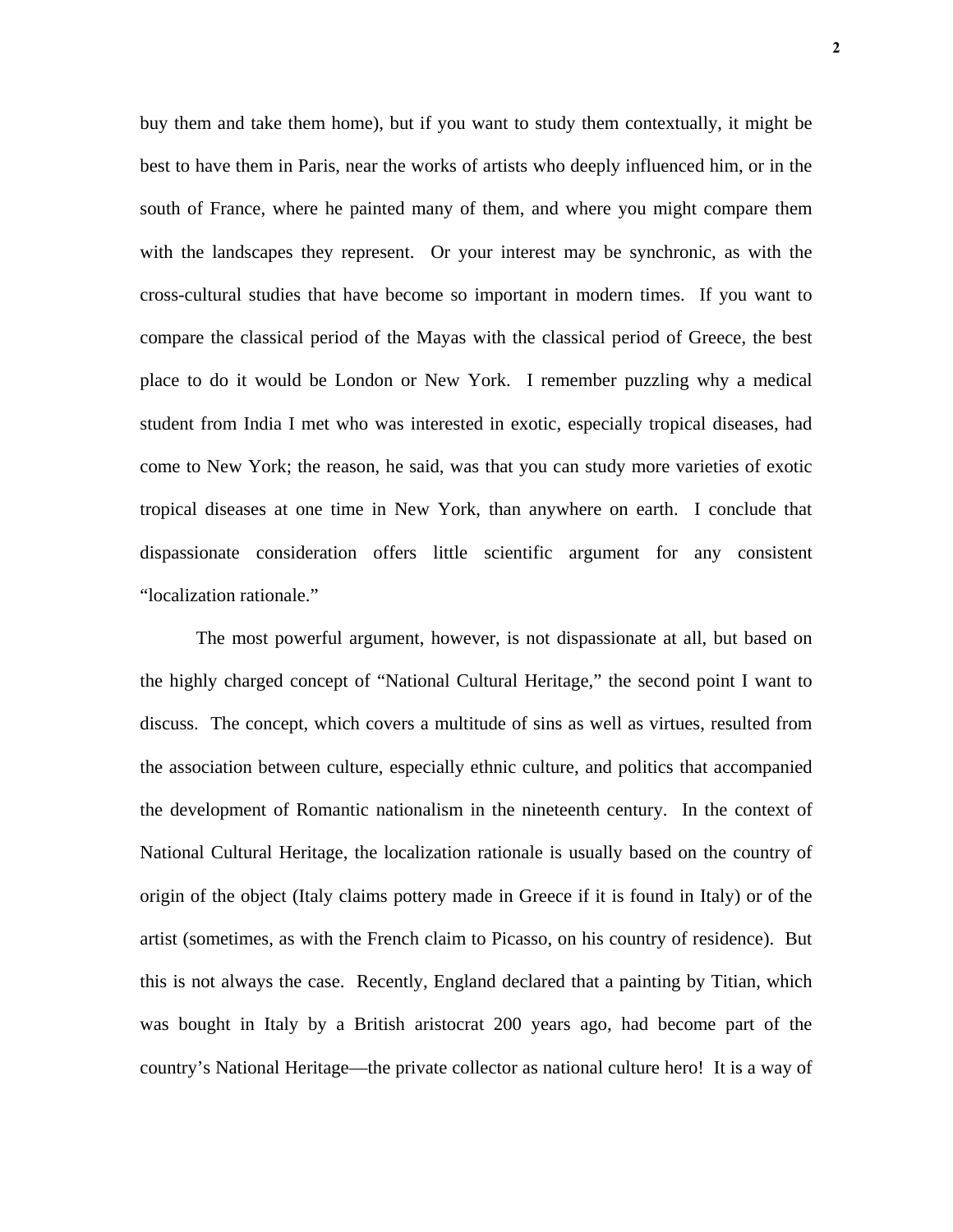thinking that has its pitfalls—think what horrors the Nazis committed under the heading of national cultural heritage, including even a museum of the artifacts created by a soon to be extinct ethnic group.

 For better or for worse, however, the concept of National Cultural Heritage is surely here to stay and the protectionism it engenders is largely responsible for one of the greatest current threats to the improvement of our understanding of the significance of works of art, by encouraging the clandestine excavations that destroy crucial contextual evidence. My third topic concerns possible remedies. In some measure, the problem has been alleviated by a growth in awareness and cautiousness on the part of museums, which are increasingly wary of acquiring works of art of dubious provenance. It has become fashionable to blame private collectors who are presumed, no doubt quite rightly, to be the primary recipients of illegally exported objects. But it is too often overlooked that private collectors—who, if given a choice and other things being equal, would surely prefer the legal purchase—have traditionally made fundamental contributions to public awareness and appreciation of art. What would museums be like without the donations of private collectors? But even more important than their philanthropy, is the spirit of adventure and discovery that motivates private collectors, no less and often much more than the desire for profit. Private collectors are the pioneers, the explorers, the venture capitalists of art, who take risks and derive satisfaction from the exercise of the imagination and the pride that discovery and ownership bring. In this sense, too, they confer great benefits on humanity, even on the countries that consider themselves abused. After all, private collectors (including Picasso and Matisse) were the first to confer upon